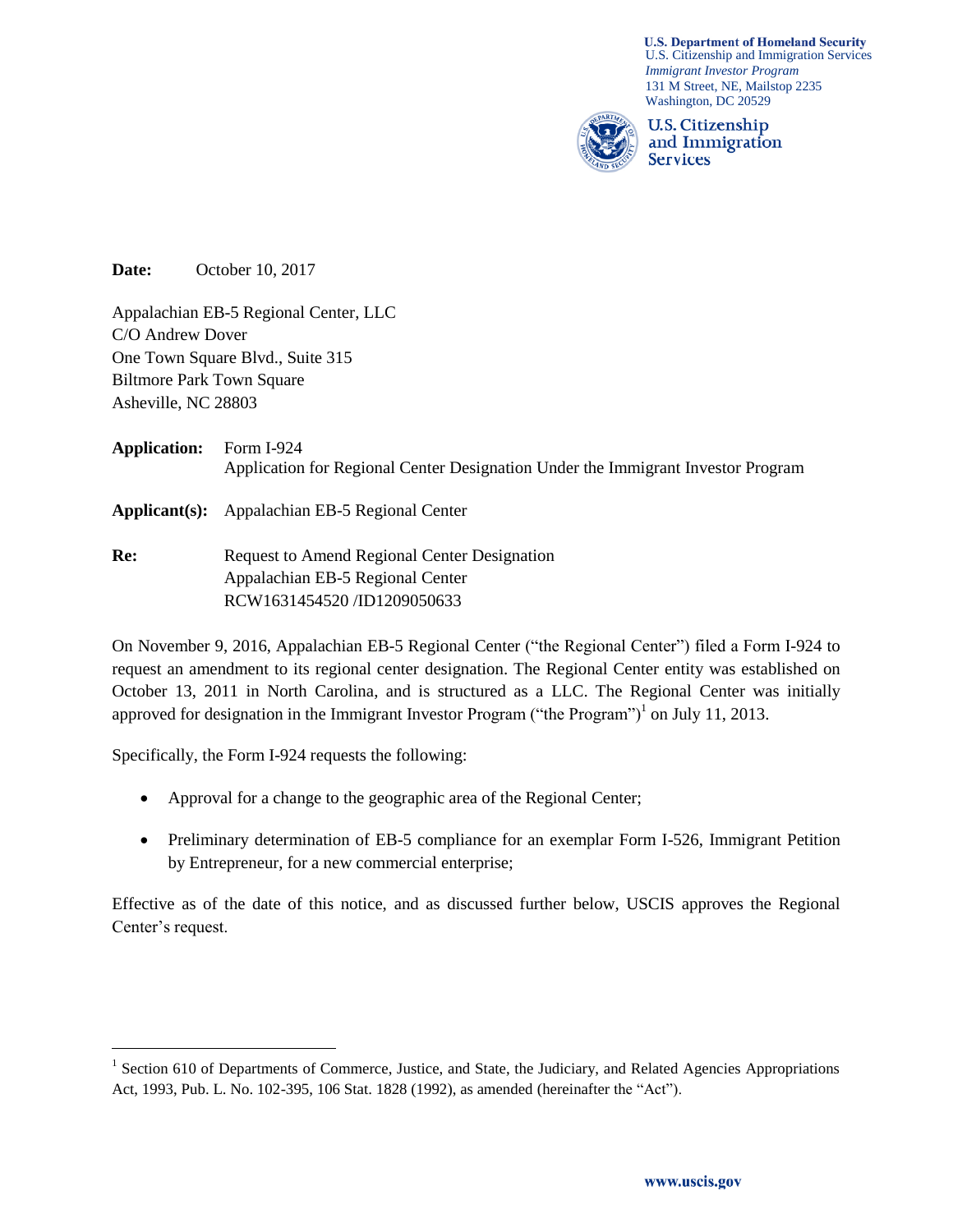Appalachian EB-5 Regional Center ID1209050633 RCW1631454520 Page 2

## **I. Regional Center Designation**

## **A. Changes to Geographic Area**

Under section 610(a) of the Act, "[a] regional center shall have jurisdiction over a limited geographic area, which shall be described in the proposal and consistent with the purpose of concentrating pooled investment in defined economic zones." A regional center's geographic area must be contiguous and clearly delineated.

Based on the initial designation and any subsequently approved amendments, the Regional Center has jurisdiction over the following geographic area:

| <b>State</b>       | <b>Counties/Cities</b> |               |               |                |
|--------------------|------------------------|---------------|---------------|----------------|
| North Carolina     | Haywood                | <b>Stokes</b> | Caldwell      | Madison        |
| (Approved 7/11/13) | Ashe                   | Mitchell      | Buncombe      | <b>Burke</b>   |
|                    | Polk                   | Henderson     | Davie         | Forsyth        |
|                    | Rutherford             | Avery         | Surry         | Transylvania   |
|                    | Clay                   | Swain         | McDowell      | Graham         |
|                    | Yadkin                 | Cherokee      | Jackson       | Watauga        |
|                    | Alexander              | Macon         | Wilkes        | Alleghany      |
|                    | Yancey                 |               |               |                |
| Tennessee          | Hamilton               | Cocke         | Campbell      | Jackson        |
| (Approved 7/11/13) | Rhea                   | Claiborne     | Louden        | Johnson        |
|                    | Cannon                 | Roane         | Sequatchie    | Union          |
|                    | <b>Bradley</b>         | Macon         | Scott         | Cumberland     |
|                    | Meigs                  | DeKalb        | Coffee        | Sevier         |
|                    | Grainger               | Carter        | Fentress      | Greene         |
|                    | Smith                  | Van Buren     | Unicoi        | Franklin       |
|                    | Monroe                 | Sullivan      | Hamblen       | <b>Bledsoe</b> |
|                    | McMinn                 | Morgan        | Warren        | Washington     |
|                    | Marion                 | Grundy        | Overton       | White          |
|                    | Anderson               | Clay          | Hancock       | Pickett        |
|                    | Knox                   | Jefferson     | <b>Blount</b> | Hawkins        |
|                    | Putnam                 | Polk          |               |                |

The Regional Center requested expansion of its geographic area to include the locations below. After reviewing the submission, USCIS has determined that the documents submitted by the Regional Center justify approval of the requested expansion of the Regional Center's geographic area. Effective as of the date of this notice, the Regional Center has been approved for expansion into the following geographic areas: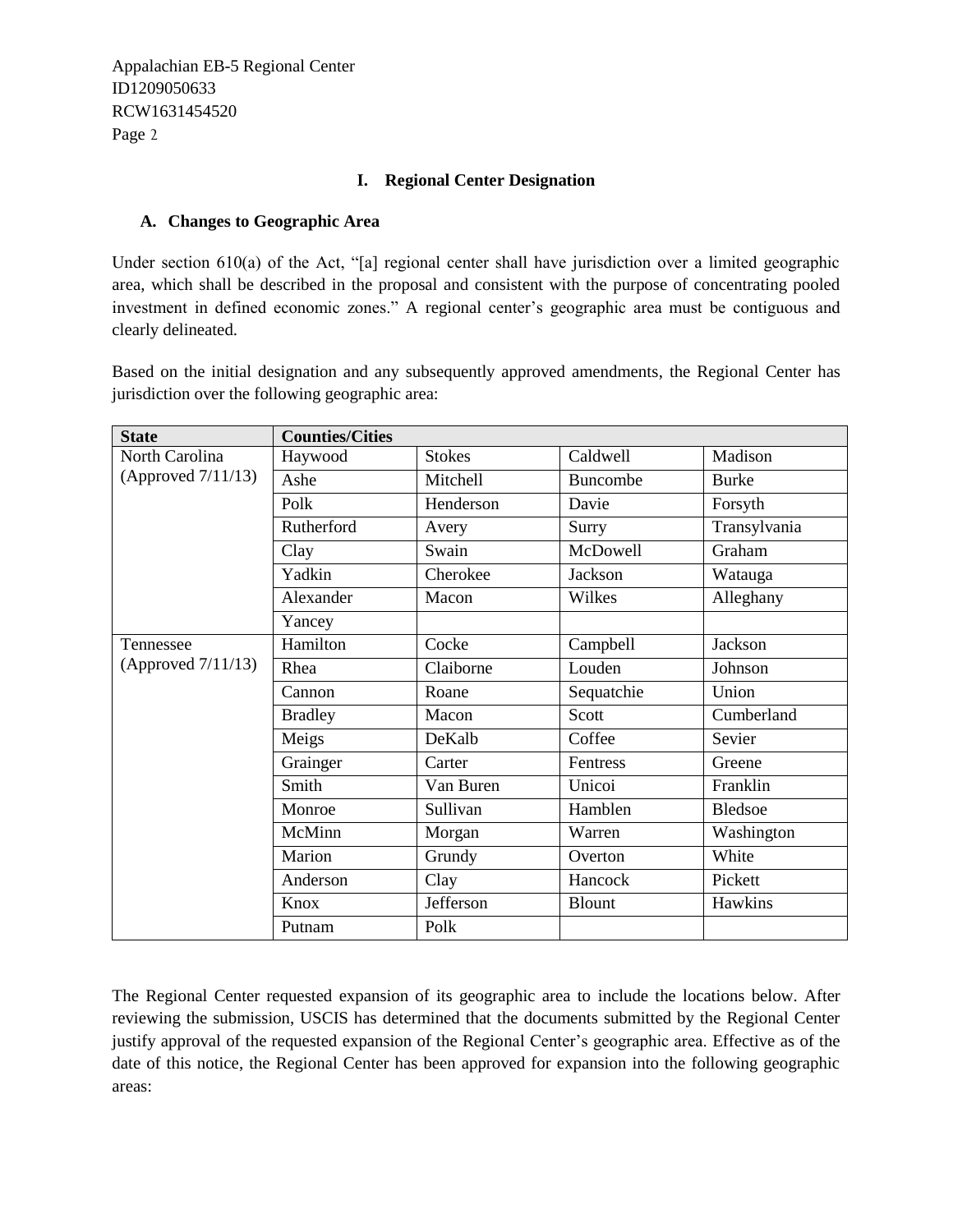| <b>State</b>   | <b>Counties</b> |
|----------------|-----------------|
| South Carolina | Spartanburg     |
|                | Greenville      |
|                | Cherokee        |

## **II. Preliminary Determination of EB-5 Compliance for a Form I-526 Exemplar**

Through this Form I-924 and the documents submitted, the Regional Center requests preliminary determination of EB-5 compliance for a Form I-526 exemplar. The Regional Center presented evidence asserting that 385 investors will invest \$192.5 million into Odlum Equestrian Lenders, LLC – the new commercial enterprise (NCE). The NCE will lend the entire amount to Tryon Equestrian Partners, LLC, the job creating entity (JCE), which will use the pooled investment for construction and operation of a multifaceted development, featuring a world class equestrian park with full support services, lodging for people and horses, entertainment and health facilities, and supporting businesses including manufacturing, farming, retail, food and beverage services, all located in North Carolina, Tryon International Equestrian Center and Resort ("TIEC"). The Regional Center asserts that the investment from EB-5 petitioners will create approximately 6,972 jobs. USCIS calculates that at least 4,994 jobs will be created. The Regional Center also asserts that the NCE will be principally doing business within a targeted employment area  $(TEA).<sup>2</sup>$ 

After review of the documents submitted in connection with this request, USCIS has determined that the Regional Center has demonstrated that the Form I-526 exemplar complies with EB-5 requirements. Per USCIS policy, this determination will be accorded deference in subsequent filings under the project involving the same material facts and issues, absent material change, fraud, willful misrepresentation, or a legally deficient determination. Notwithstanding this approval, investors with related Form I-526 petitions must independently demonstrate eligibility with applicable EB-5 requirements, including the requirement that he or she is eligible for the requested benefit at the time of filing the benefit request and continues to be eligible through adjudication. 8 C.F.R. § 103.2(b)(1).

\*\*\*

 $\overline{\phantom{a}}$ 

If the Regional Center has any questions concerning its designation under the Immigrant Investor Program, please contact the USCIS by email at:

## [USCIS.ImmigrantInvestorProgram@uscis.dhs.gov](mailto:USCIS.ImmigrantInvestorProgram@dhs.gov)

<sup>&</sup>lt;sup>2</sup> Based on the evidence presented, USCIS has determined that NCE will principally be doing business within a TEA for the purposes of this exemplar filing. However, investors with related Form I-526 petitions must establish that at the time of investment or at the time of filing the immigrant petition, as applicable, the geographic area in question qualified as a TEA. A geographic area that once qualified as a TEA may no longer qualify as employment rates or population increases over time. In addition, an immigrant investor cannot rely on previous TEA determinations made based on facts that have subsequently changed.